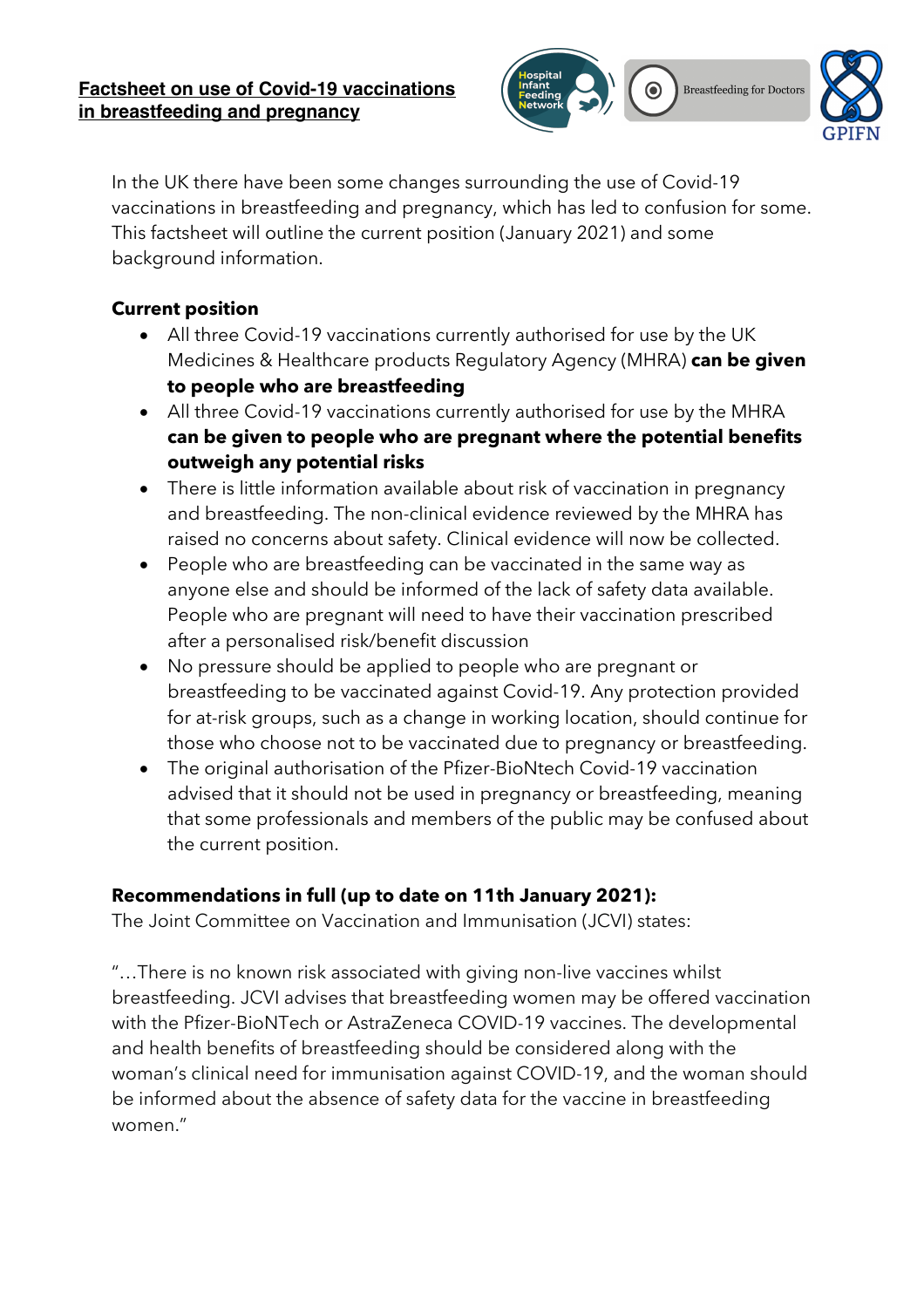#### **Factsheet on use of Covid-19 vaccinations in breastfeeding and pregnancy**



**Breastfeeding for Doctors** 



And "There is no known risk associated with giving non-live vaccines during pregnancy. These vaccines cannot replicate, so they cannot cause infection in either the woman or the unborn child. Although the available data does not indicate any safety concern or harm to pregnancy, there is insufficient evidence to recommend routine use of COVID-19 vaccines during pregnancy. JCVI advises that, for women who are offered vaccination with the Pfizer-BioNTech or AstraZeneca COVID-19 vaccines, vaccination in pregnancy should be considered where the risk of exposure to Severe Acute Respiratory Syndrome coronavirus 2 (SARS-CoV2) infection is high and cannot be avoided, or where the woman has underlying conditions that put them at very high risk of serious complications of COVID-19. In these circumstances, clinicians should discuss the risks and benefits of vaccination with the woman, who should be told about the absence of safety data for the vaccine in pregnant women."[1]

Government guidance also states that non-clinical evidence (usually studies in cells or animals) "has raised no concerns about safety in pregnancy"[2] but that before clinical evidence (studies in humans) is available "it is usual to not recommend routine vaccination during pregnancy".[2] It is also noted that "Adenovirus vectors, similar to those used in the AstraZeneca COVID-19 vaccine, have been widely used to vaccinate [pregnant/breastfeeding] women against Ebola without raising any concern".[3]

Information for health professionals on the Moderna vaccine recommends the same position for pregnancy and acknowledges the lack of data relating to breastfeeding.[4]

## **Legal constraints:**

Covid-19 vaccinations are prescription only medicines. However, there are two legal mechanisms for them to be given by non-prescribing professionals in order to increase efficiency of the mass vaccination programme – a Patient Group Direction (PGD) and a National Protocol. In both of these cases non-prescribers can give specific vaccinations to a group of people with described characteristics. People who are breastfeeding can be given Covid-19 vaccinations in this way.[3]

Because of the current advice that use of Covid-19 vaccination in pregnancy should be only where potential benefit exceeds potential risk, people who are pregnant cannot be vaccinated under a PGD or national protocol arrangement. They should be prescribed the vaccination either with an individual signed prescription or a Patient Specific Direction (PSD) by an independent prescriber, after consideration of their individual circumstances.[3]